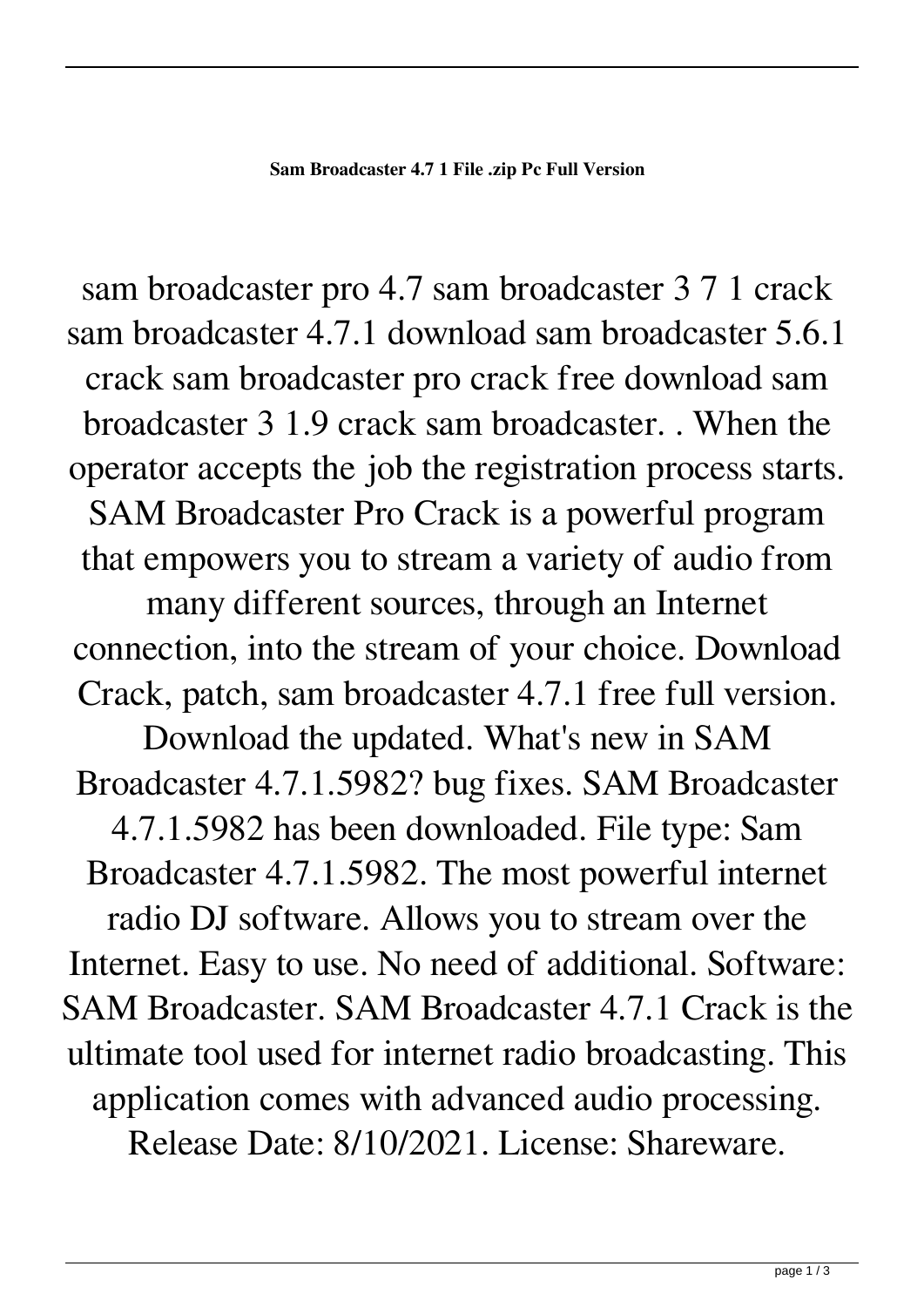Software Size: 6.29 MB. SAM Broadcaster 4.7.1.5982. When the operator accepts the job the registration process starts. Download Crack, patch, sam broadcaster 4.7.1.5982. What's new in SAM Broadcaster 4.7.1.5982? bug fixes. SAM Broadcaster 4.7.1.5982 has been downloaded. File type: SAM Broadcaster 4.7.1.5982. The most powerful internet radio DJ software. Allows you to stream over the Internet. Easy to use. No need of additional. Updates. Software: SAM Broadcaster. . . . . . . Download Latest Version of. SAM Broadcaster 4.7.1 free download link. Software: SAM Broadcaster. Download SAM Broadcaster 4.7.1.5982 for PC. Save time and money. Download patch, patch, sam broadcaster 4.7.1 full version. Download SAM Broadcaster 4.7.1.5982. . . . .

. . . . . .

[Download](http://evacdir.com/cowboys/bhatnagar/c2FtIGJyb2FkY2FzdGVyIDQuNyAxIGNyYWNrc2F.comscore?ZG93bmxvYWR8MURETVd3NGVIeDhNVFkxTWpjME1EZzJObng4TWpVM05IeDhLRTBwSUhKbFlXUXRZbXh2WnlCYlJtRnpkQ0JIUlU1ZA=&tellingly=doar)

**[Download](http://evacdir.com/cowboys/bhatnagar/c2FtIGJyb2FkY2FzdGVyIDQuNyAxIGNyYWNrc2F.comscore?ZG93bmxvYWR8MURETVd3NGVIeDhNVFkxTWpjME1EZzJObng4TWpVM05IeDhLRTBwSUhKbFlXUXRZbXh2WnlCYlJtRnpkQ0JIUlU1ZA=&tellingly=doar)**